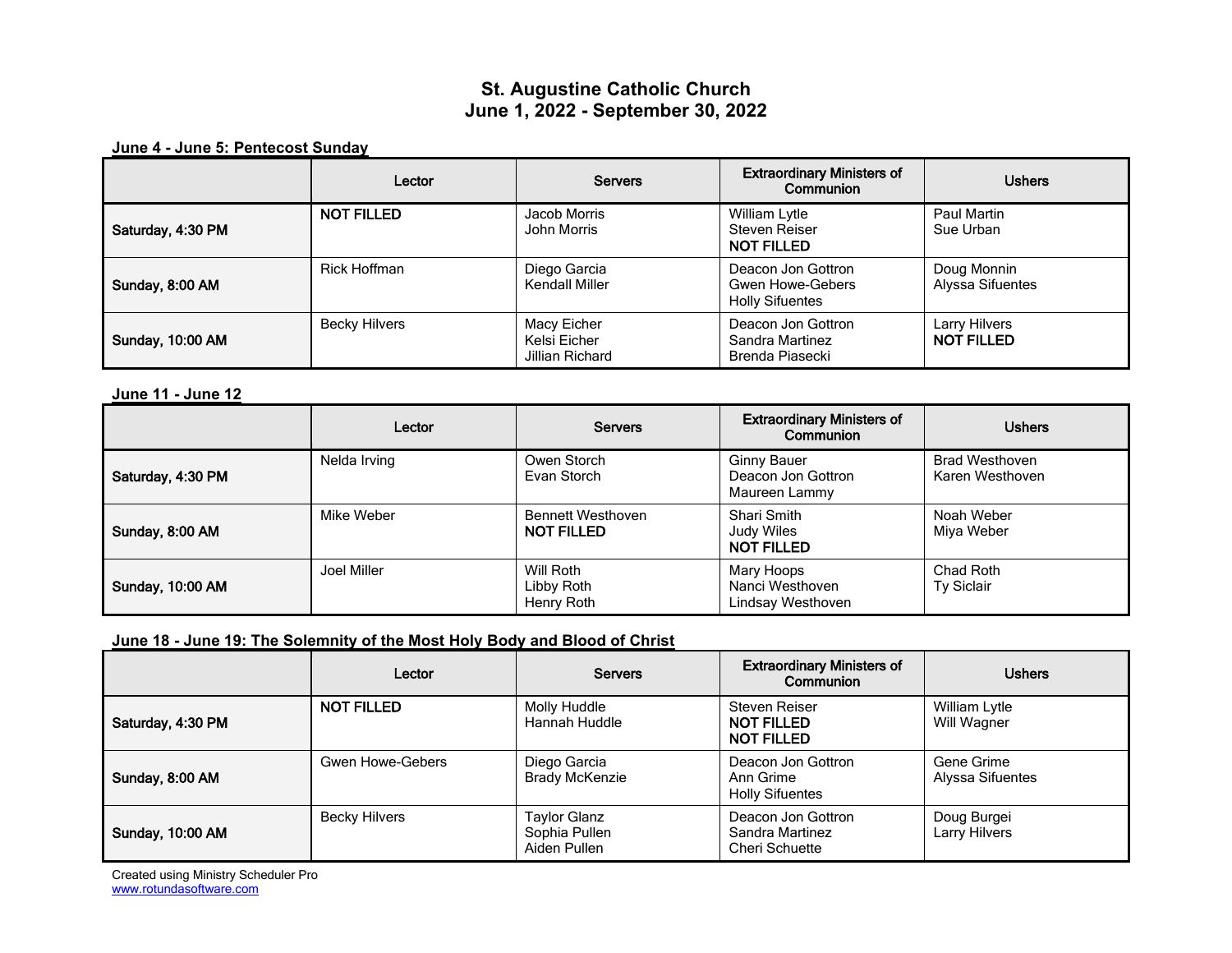## **June 25 - June 26: Thirteenth Sunday in Ordinary Time**

|                         | Lector       | <b>Servers</b>                                          | <b>Extraordinary Ministers of</b><br>Communion            | <b>Ushers</b>                       |
|-------------------------|--------------|---------------------------------------------------------|-----------------------------------------------------------|-------------------------------------|
| Saturday, 4:30 PM       | Nelda Irving | Ella Irving<br>Nick Nahrwold                            | <b>Ginny Bauer</b><br>Deacon Jon Gottron<br>Maureen Lammy | Paul Martin<br>Sue Urban            |
| Sunday, 8:00 AM         | Mike Weber   | Jacob Weber<br>Noah Weber<br>Jeremy Weber<br>Miya Weber | Deacon Jon Gottron<br>Judy Wiles<br><b>NOT FILLED</b>     | Jodi Stover<br>Jeff Stover          |
| <b>Sunday, 10:00 AM</b> | Joel Miller  | Megan Meyer<br><b>Faith Meyer</b><br>Jackson Ward       | Deacon Jon Gottron<br>Mark Meyer<br>Lori Siclair          | <b>Richard Fisher</b><br>Ty Siclair |

**July 2 - July 3: Fourteenth Sunday in Ordinary Time**

|                         | Lector            | <b>Servers</b>                                       | <b>Extraordinary Ministers of</b><br>Communion           | <b>Ushers</b>                         |
|-------------------------|-------------------|------------------------------------------------------|----------------------------------------------------------|---------------------------------------|
| Saturday, 4:30 PM       | <b>NOT FILLED</b> | <b>Brady McKenzie</b><br><b>NOT FILLED</b>           | Deacon Jon Gottron<br>Steven Reiser<br><b>NOT FILLED</b> | Kevin Glanz<br><b>Ruth Like</b>       |
| Sunday, 8:00 AM         | Suzanne Badenhop  | Reese Wagner<br>Cole Wagner                          | Rick Hoffman<br><b>Holly Sifuentes</b><br>Shari Smith    | Alyssa Sifuentes<br><b>NOT FILLED</b> |
| <b>Sunday, 10:00 AM</b> | Mark Morman       | <b>Taylor Glanz</b><br>Luke Hardy<br>Jillian Richard | <b>Vicky Delventhal</b><br>Amy Morman<br>Brenda Piasecki | Doug Burgei<br>Jeff Burkhart          |

**July 9 - July 10: Fifteenth Sunday in Ordinary Time**

|                         | Lector               | <b>Servers</b>                                          | <b>Extraordinary Ministers of</b><br>Communion             | <b>Ushers</b>                            |
|-------------------------|----------------------|---------------------------------------------------------|------------------------------------------------------------|------------------------------------------|
| Saturday, 4:30 PM       | <b>NOT FILLED</b>    | Chloe Brink<br><b>Willow Holubik</b>                    | Deacon Jon Gottron<br>Maureen Lammy<br>William Lytle       | <b>Brad Westhoven</b><br>Karen Westhoven |
| Sunday, 8:00 AM         | Mike Weber           | Jacob Weber<br>Jeremy Weber<br>Miya Weber<br>Noah Weber | Deacon Jon Gottron<br>Ann Grime<br><b>Gwen Howe-Gebers</b> | Gene Grime<br>Doug Monnin                |
| <b>Sunday, 10:00 AM</b> | <b>Becky Hilvers</b> | Will Roth<br>Libby Roth<br>Henry Roth                   | Deacon Jon Gottron<br>Mary Hoops<br>Sandra Martinez        | <b>Richard Fisher</b><br>Chad Roth       |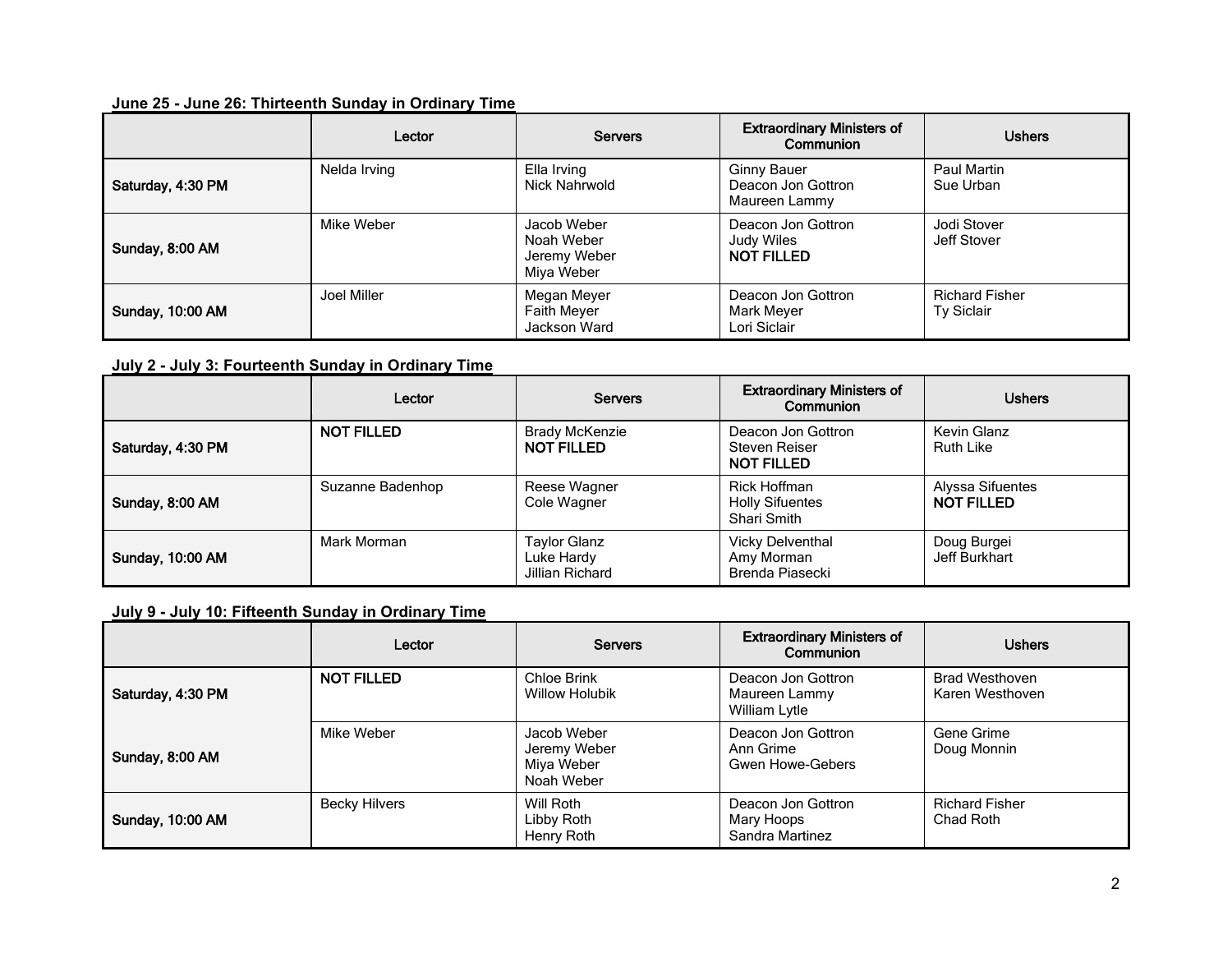## **July 16 - July 17: Sixteenth Sunday in Ordinary Time**

|                         | Lector       | <b>Servers</b>                              | <b>Extraordinary Ministers of</b><br>Communion              | <b>Ushers</b>                   |
|-------------------------|--------------|---------------------------------------------|-------------------------------------------------------------|---------------------------------|
| Saturday, 4:30 PM       | Nelda Irving | Ella Irving<br>Nick Nahrwold                | Steven Reiser<br><b>NOT FILLED</b><br><b>NOT FILLED</b>     | <b>Ruth Like</b><br>Will Wagner |
| Sunday, 8:00 AM         | Rita Small   | <b>Brady McKenzie</b><br>Alyssa Sifuentes   | Deacon Jon Gottron<br><b>Holly Sifuentes</b><br>Shari Smith | Jodi Stover<br>Jeff Stover      |
| <b>Sunday, 10:00 AM</b> | Joel Miller  | Gwen Borck<br>Allyssa Borck<br>Jackson Ward | Deacon Jon Gottron<br>Nanci Westhoven<br>Lindsay Westhoven  | Doug Burgei<br>Jeff Burkhart    |

#### **July 23 - July 24: Seventeenth Sunday in Ordinary Time**

|                         | Lector                | <b>Servers</b>                                          | <b>Extraordinary Ministers of</b><br>Communion            | <b>Ushers</b>            |
|-------------------------|-----------------------|---------------------------------------------------------|-----------------------------------------------------------|--------------------------|
| Saturday, 4:30 PM       | Karen Westhoven       | Molly Huddle<br>Hannah Huddle                           | <b>Ginny Bauer</b><br>Deacon Jon Gottron<br>Maureen Lammy | Paul Martin<br>Sue Urban |
| Sunday, 8:00 AM         | <b>NOT FILLED</b>     | Diego Garcia<br><b>Bennett Westhoven</b>                | Morgan Weber<br>Mike Weber<br>Judy Wiles                  | Noah Weber<br>Miya Weber |
| <b>Sunday, 10:00 AM</b> | <b>Richard Fisher</b> | Luke Hardy<br>Isaac Westhoven<br><b>Blake Westhoven</b> | <b>Vicky Delventhal</b><br>Cheri Schuette<br>Lori Siclair | Chad Roth<br>Ty Siclair  |

# **July 30 - July 31: Eighteenth Sunday in Ordinary Time**

|                         | Lector               | <b>Servers</b>                                             | <b>Extraordinary Ministers of</b><br>Communion                 | <b>Ushers</b>                   |
|-------------------------|----------------------|------------------------------------------------------------|----------------------------------------------------------------|---------------------------------|
| Saturday, 4:30 PM       | <b>NOT FILLED</b>    | Owen Storch<br>Evan Storch                                 | <b>Steven Reiser</b><br><b>NOT FILLED</b><br><b>NOT FILLED</b> | Kevin Glanz<br><b>Ruth Like</b> |
| Sunday, 8:00 AM         | Suzanne Badenhop     | Reese Wagner<br>Cole Wagner                                | Deacon Jon Gottron<br>Gwen Howe-Gebers<br>Shari Smith          | John Stover<br>Jan Stover       |
| <b>Sunday, 10:00 AM</b> | <b>Becky Hilvers</b> | Santino Schindley<br>Apollonia Schindley<br>Kalista Zapata | Christy Burgei<br>Doug Burgei<br>Deacon Jon Gottron            | Jeff Burkhart<br>Larry Hilvers  |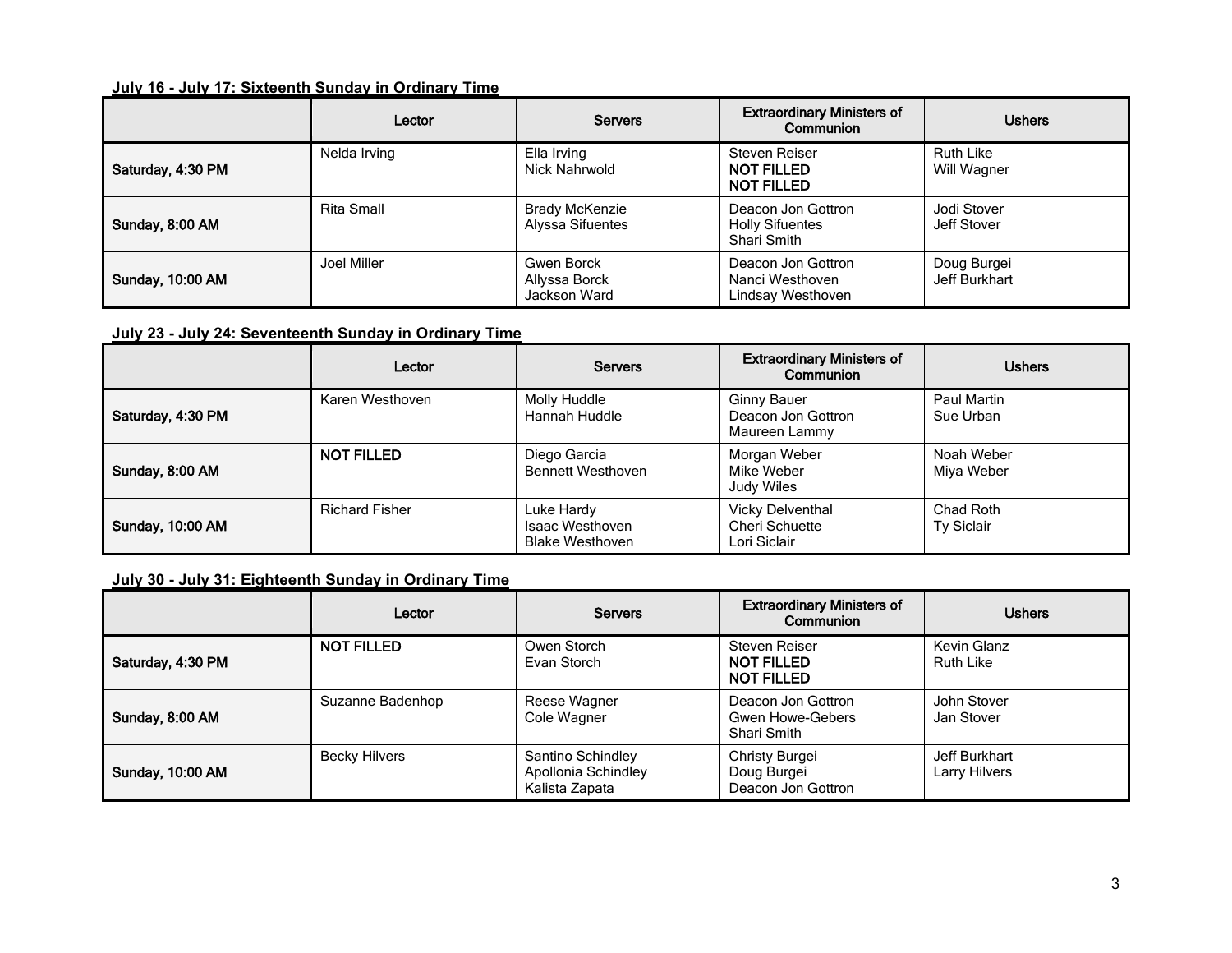#### **August 6 - August 7**

|                                              | Lector       | <b>Servers</b>                | <b>Extraordinary Ministers of</b><br>Communion     | <b>Ushers</b>                    |
|----------------------------------------------|--------------|-------------------------------|----------------------------------------------------|----------------------------------|
| Saturday, 4:30 PM<br>The Feast of the        | Nelda Irving | Chloe Brink<br>Kendall Miller | Ginny Bauer<br>Deacon Jon Gottron<br>William Lytle | <b>Ruth Like</b><br>Will Wagner  |
| <b>Transfiguration of Our Lord</b>           |              |                               |                                                    |                                  |
| Sunday, 8:00 AM                              | Gene Grime   | Jacob Weber<br>Miya Weber     | Deacon Jon Gottron<br>Ann Grime                    | Doug Monnin<br><b>NOT FILLED</b> |
| Nineteenth Sunday in<br><b>Ordinary Time</b> |              | Noah Weber<br>Jeremy Weber    | Judy Wiles                                         |                                  |
| <b>Sunday, 10:00 AM</b>                      | Mark Morman  | Macy Eicher<br>Kelsi Eicher   | Deacon Jon Gottron<br>Mark Meyer                   | Chad Roth<br><b>Ty Siclair</b>   |
| Nineteenth Sunday in<br><b>Ordinary Time</b> |              | Jackson Ward                  | Amy Morman                                         |                                  |

## **August 13 - August 14: Twentieth Sunday in Ordinary Time**

|                         | Lector                | <b>Servers</b>                                 | <b>Extraordinary Ministers of</b><br>Communion             | <b>Ushers</b>                            |
|-------------------------|-----------------------|------------------------------------------------|------------------------------------------------------------|------------------------------------------|
| Saturday, 4:30 PM       | <b>NOT FILLED</b>     | <b>Willow Holubik</b><br><b>Brady McKenzie</b> | Deacon Jon Gottron<br>Steven Reiser<br><b>NOT FILLED</b>   | <b>Brad Westhoven</b><br>Karen Westhoven |
| Sunday, 8:00 AM         | Rita Small            | Diego Garcia<br><b>Bennett Westhoven</b>       | <b>Holly Sifuentes</b><br>Shari Smith<br><b>NOT FILLED</b> | Kevin Glanz<br>Alyssa Sifuentes          |
| <b>Sunday, 10:00 AM</b> | <b>Richard Fisher</b> | Taylor Glanz<br>Sophia Pullen<br>Aiden Pullen  | Christy Burgei<br>Doug Burgei<br><b>Cheri Schuette</b>     | Jeff Burkhart<br>Larry Hilvers           |

# **August 20 - August 21: Twenty-first Sunday in Ordinary Time**

|                         | Lector           | <b>Servers</b>                                          | <b>Extraordinary Ministers of</b><br>Communion                | <b>Ushers</b>              |
|-------------------------|------------------|---------------------------------------------------------|---------------------------------------------------------------|----------------------------|
| Saturday, 4:30 PM       | Nelda Irving     | Jacob Morris<br>John Morris                             | <b>Ginny Bauer</b><br>Maureen Lammy<br>William Lytle          | Paul Martin<br>Sue Urban   |
| Sunday, 8:00 AM         | Gwen Howe-Gebers | Jacob Weber<br>Miya Weber<br>Noah Weber<br>Jeremy Weber | Deacon Jon Gottron<br>Morgan Weber<br>Mike Weber              | Jodi Stover<br>Jeff Stover |
| <b>Sunday, 10:00 AM</b> | Joel Miller      | Will Roth<br>Libby Roth<br>Henry Roth                   | <b>Vicky Delventhal</b><br>Deacon Jon Gottron<br>Lori Siclair | Chad Roth<br>Ty Siclair    |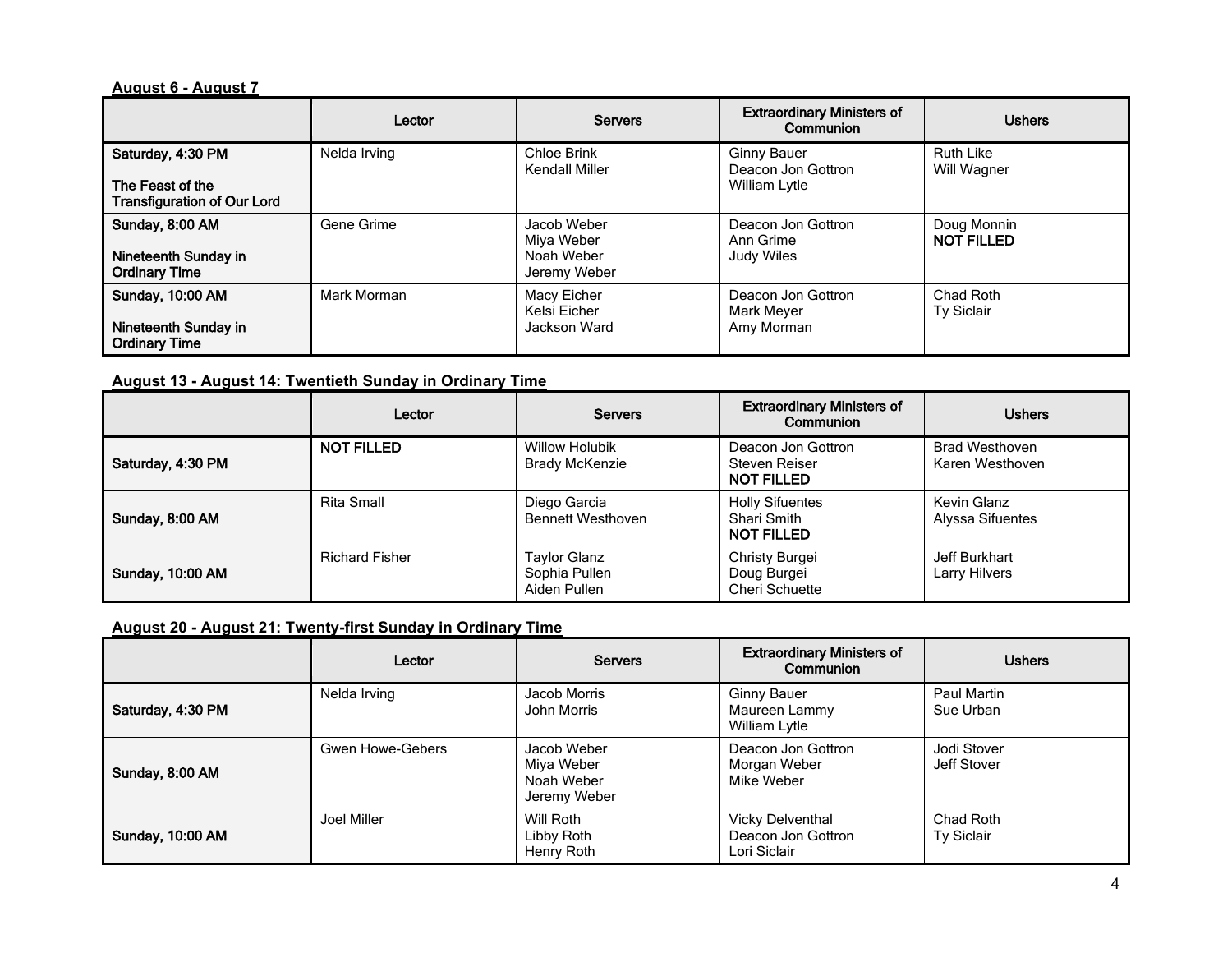#### **August 27 - August 28: Twenty-second Sunday in Ordinary Time**

|                   | Lector               | <b>Servers</b>                                       | <b>Extraordinary Ministers of</b><br>Communion           | <b>Ushers</b>                  |
|-------------------|----------------------|------------------------------------------------------|----------------------------------------------------------|--------------------------------|
| Saturday, 4:30 PM | Karen Westhoven      | Kendall Miller<br>Nick Nahrwold                      | Deacon Jon Gottron<br>Steven Reiser<br><b>NOT FILLED</b> | Kevin Glanz<br>Will Wagner     |
| Sunday, 8:00 AM   | Rick Hoffman         | Reese Wagner<br>Cole Wagner                          | Ann Grime<br>Shari Smith<br>Judy Wiles                   | John Stover<br>Jan Stover      |
| Sunday, 10:00 AM  | <b>Becky Hilvers</b> | <b>Taylor Glanz</b><br>Luke Hardy<br>Jillian Richard | Mary Hoops<br>Sandra Martinez<br>Brenda Piasecki         | Jeff Burkhart<br>Larry Hilvers |

#### **September 3 - September 4: Twenty-third Sunday in Ordinary Time**

|                   | Lector       | <b>Servers</b>                                             | <b>Extraordinary Ministers of</b><br>Communion               | <b>Ushers</b>                     |
|-------------------|--------------|------------------------------------------------------------|--------------------------------------------------------------|-----------------------------------|
| Saturday, 4:30 PM | Nelda Irving | Ella Irving<br><b>Brady McKenzie</b>                       | <b>Ginny Bauer</b><br>Maureen Lammy<br><b>NOT FILLED</b>     | <b>Ruth Like</b><br>William Lytle |
| Sunday, 8:00 AM   | Mike Weber   | Jacob Weber<br>Jeremy Weber<br>Miya Weber<br>Noah Weber    | Deacon Jon Gottron<br><b>NOT FILLED</b><br><b>NOT FILLED</b> | Jodi Stover<br>Jeff Stover        |
| Sunday, 10:00 AM  | Joel Miller  | Apollonia Schindley<br>Santino Schindley<br>Kalista Zapata | Christy Burgei<br>Doug Burgei<br>Deacon Jon Gottron          | Chad Roth<br><b>Ty Siclair</b>    |

#### **September 10 - September 11: Twenty-fourth Sunday in Ordinary Time**

|                   | Lector            | <b>Servers</b>                                            | <b>Extraordinary Ministers of</b><br>Communion                   | <b>Ushers</b>                            |
|-------------------|-------------------|-----------------------------------------------------------|------------------------------------------------------------------|------------------------------------------|
| Saturday, 4:30 PM | <b>NOT FILLED</b> | Chloe Brink<br><b>Willow Holubik</b>                      | Deacon Jon Gottron<br><b>NOT FILLED</b><br><b>NOT FILLED</b>     | <b>Brad Westhoven</b><br>Karen Westhoven |
| Sunday, 8:00 AM   | Rita Small        | Kendall Miller<br><b>NOT FILLED</b>                       | Deacon Jon Gottron<br>Gwen Howe-Gebers<br><b>Holly Sifuentes</b> | Doug Monnin<br>Alyssa Sifuentes          |
| Sunday, 10:30 AM  | Mark Morman       | Jackson Ward<br>Isaac Westhoven<br><b>Blake Westhoven</b> | <b>Richard Fisher</b><br>Deacon Jon Gottron<br>Amy Morman        | Jeff Burkhart<br>Larry Hilvers           |